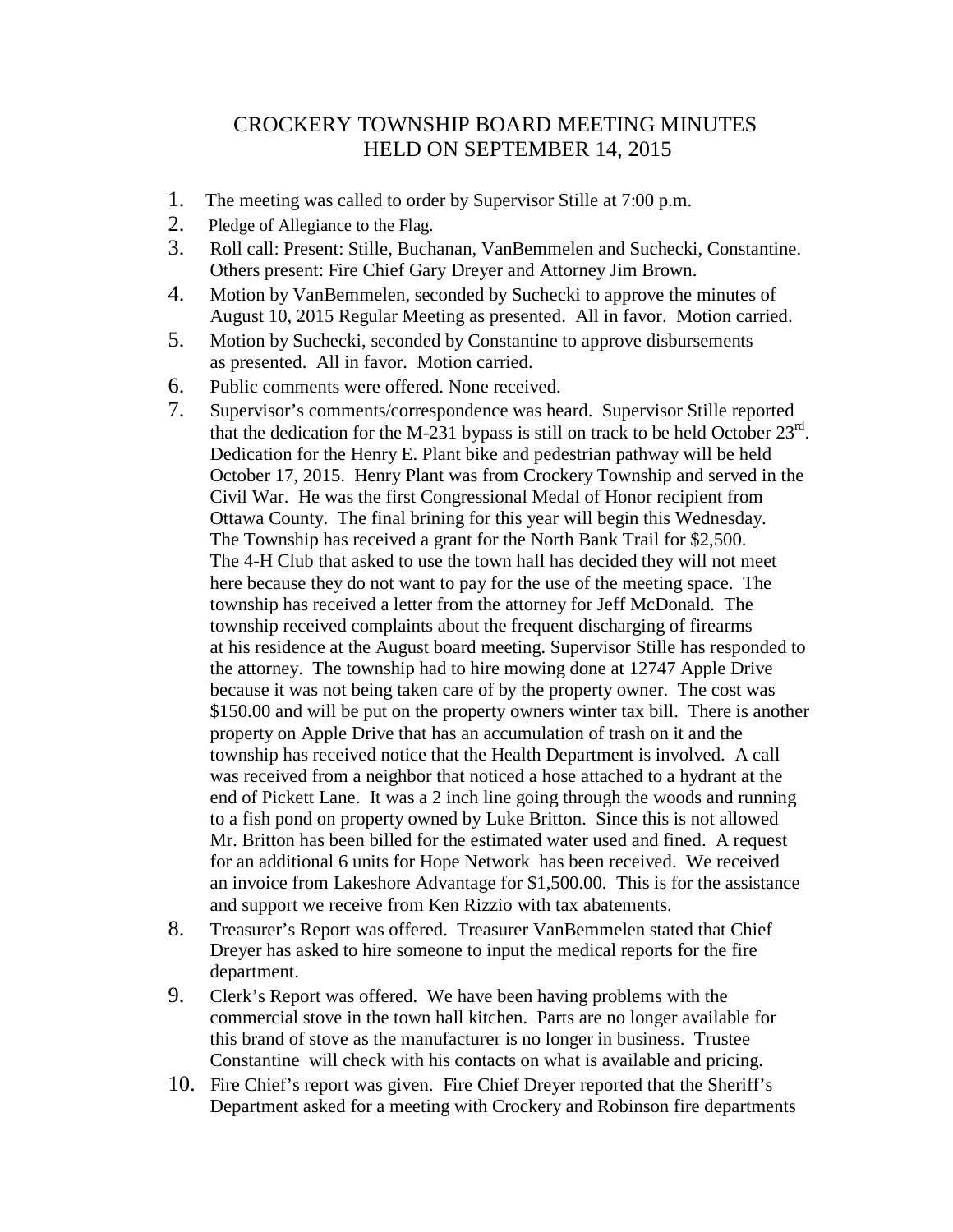to work on the details of how to coordinate emergency services on the bike path on the new M-231 bridge. Chief Dreyer informed the Board that the floor drains at the station are not draining down. They are full and need to be emptied. He has gotten prices from 3 companies and recommends going with Plummers for a cost of \$1,995.00 to empty the water/oil separator and septic tank. Michigan Gas Utilities has given us a grant of \$1,700.00 to replace an aging AED unit. Property owner Peter Berghuis, at the corner of 130<sup>th</sup> and Wilson was cited for burning without a permit. He was cited before so a second hearing is scheduled for this Thursday. The Fire Department Open House will be held September  $28<sup>th</sup>$ .

- 11. Committee Chair reports were offered. Dave Nelson from the FDAC reported that the committee interviewed Matthew Amaya and recommended him for hire to the fire department. The September FDAC meeting was changed to the fire station and it went well. All future committee meetings will be held at the station. The Fire Chief's annual evaluation will be held at the next FDAC meeting.
- 12. Board Member Committee reports were offered. None were heard.
- 13. Motion by Constantine, seconded by Suchecki to approve payment to Lakeshore Advantage (Ken Rizzio) for \$1,250.00. All in favor. Motion carried.
- 14. Motion by Suchecki, seconded by VanBemmelen to hire Aubrey Traxler to work up to 10 hours per week as an Administrative Assistant with the fire department. All in favor. Motion carried.
- 15. Motion by VanBemmelen, seconded by Buchanan to reschedule the October board meeting from the  $12<sup>th</sup>$  to the 19<sup>th</sup>. All in favor. Motion carried.
- 16. Motion by Constantine, seconded by VanBemmelen to hire Matthew Amaya to the fire department contingent on him successfully passing the physical and the physical agility test as recommended by the Fire Department Advisory Committee. All in favor. Motion carried.
- 17. Motion by Buchanan, seconded by Suchecki to approve Chief Dreyer to contract with Plummers for emptying the oil/water separator tank, and emptying the septic tank at the station at a cost of \$1,995.00. All in favor. Motion carried.
- 18. Discussion was held on a request by the County to approve a resolution amending the Ottawa County Solid Waste Management Plan. Amended language:

 The active work area for a new landfill or an expansion of an existing landfill shall not be located closer than 100 feet from adjacent property lines, road right-of-way, and 400 feet from lakes, and perennial streams or minimum state isolation distances, whichever is greater. [Currently at 500 feet for both.]

 The active work area for a new landfill (currently facility) or expansion of an existing landfill (currently facility) shall not be located closer than 1,000 feet from domiciles or public schools existing at the time of submission of the application.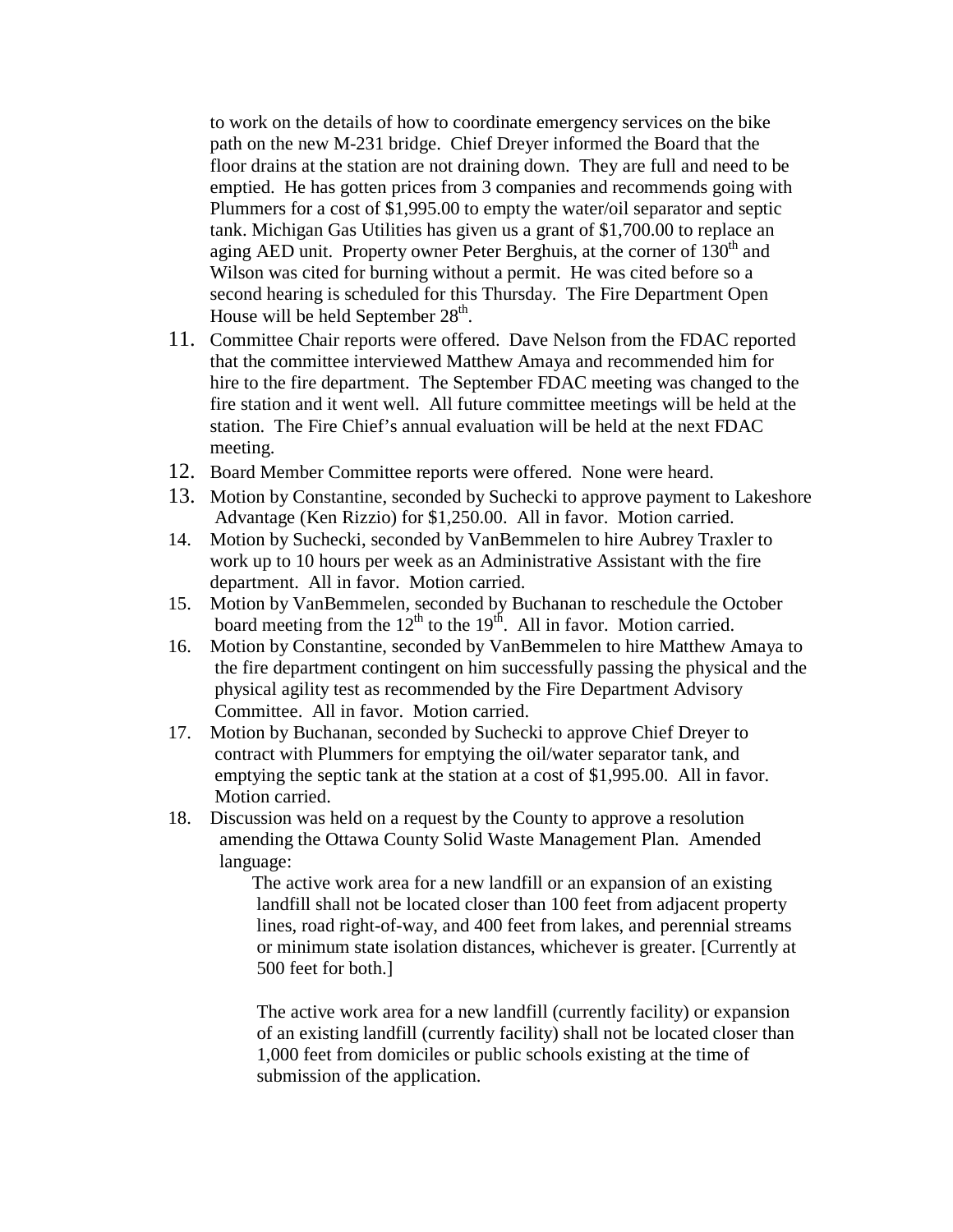- 19. Motion by VanBemmelen, seconded by Suchecki to approve the Resolution To Approve The 2015 Amendment Of The Ottawa County Solid Waste Management Plan. Yes  $-2$ , No  $-3$ , resolution does not pass.
- 20. Motion by Constantine, seconded by Suchecki that it is determined that the vacated Cypress Street is of no value to the Township, and with that being the case, the South half will be deeded to Jack Fisher and the North half deeded to MDOT. The centerline will be the dividing factor. All in favor. Motion carried.
- 21. Motion by Constantine, seconded by VanBemmelen to adopt Resolution 2015-21, Resolution To Set Prices For The Cremains Area. This sets pricing at \$200.00 for residents and \$500.00 for non- residents. Opening and closing for cremains in this area will be \$190.00. Flat individual stones no larger than 12x12 will be allowed in this area. Repurchase price for cemetery lots outside the cremains area will be set at \$300.00. All in favor. Motion carried.
- 22. Motion by VanBemmelen, seconded by Constantine that it shall be the policy of the Township that it will repurchase the number of unused burial rights that were originally purchased. All in favor. Motion carried.
- 23. Motion by VanBemmelen, seconded by Suchecki to get a quote from Great Lakes Subsurface LLC to do the sonar subsurface for phase 2 of the Nunica Cemetery (center part). All in favor. Motion carried.
- 24. Motion by VanBemmelen, seconded by Suchecki to approve the Right-Of-Way And Maintenance Agreement for Multi-Use Non-Motorizied Facility within Michigan Department of Transportation Owned Right-Of-Way and authorize the Supervisor to sign. All in favor. Motion carried.
- 25. Motion by Constantine, seconded by VanBemmelen to adopt Resolution 2015-23, Resolution to Approve Preliminary Plan for Phase 7
- 26. Motion by Constantine, seconded by VanBemmelen to deny Condominium Phase 1 Preliminary Plan for Hathaway Lakes. All in favor. Motion carried.
- 27. Motion by VanBemmelen, seconded by Suchecki to deny Condominium Phase 2 Preliminary Plan for Hathaway Lakes. All in favor. Motion carried.
- 28. Motion by Constantine, seconded by Buchanan to approve the Bond Payments as recommended by the Treasurer. All in favor. Motion carried.
- 29. Motion by VanBemmelen, seconded by Constantine to adjourn the meeting. All in favor. Motion carried. Meeting adjourned at 9:42 pm.

Submitted by

Kathy Buchanan, Clerk Crockery Township